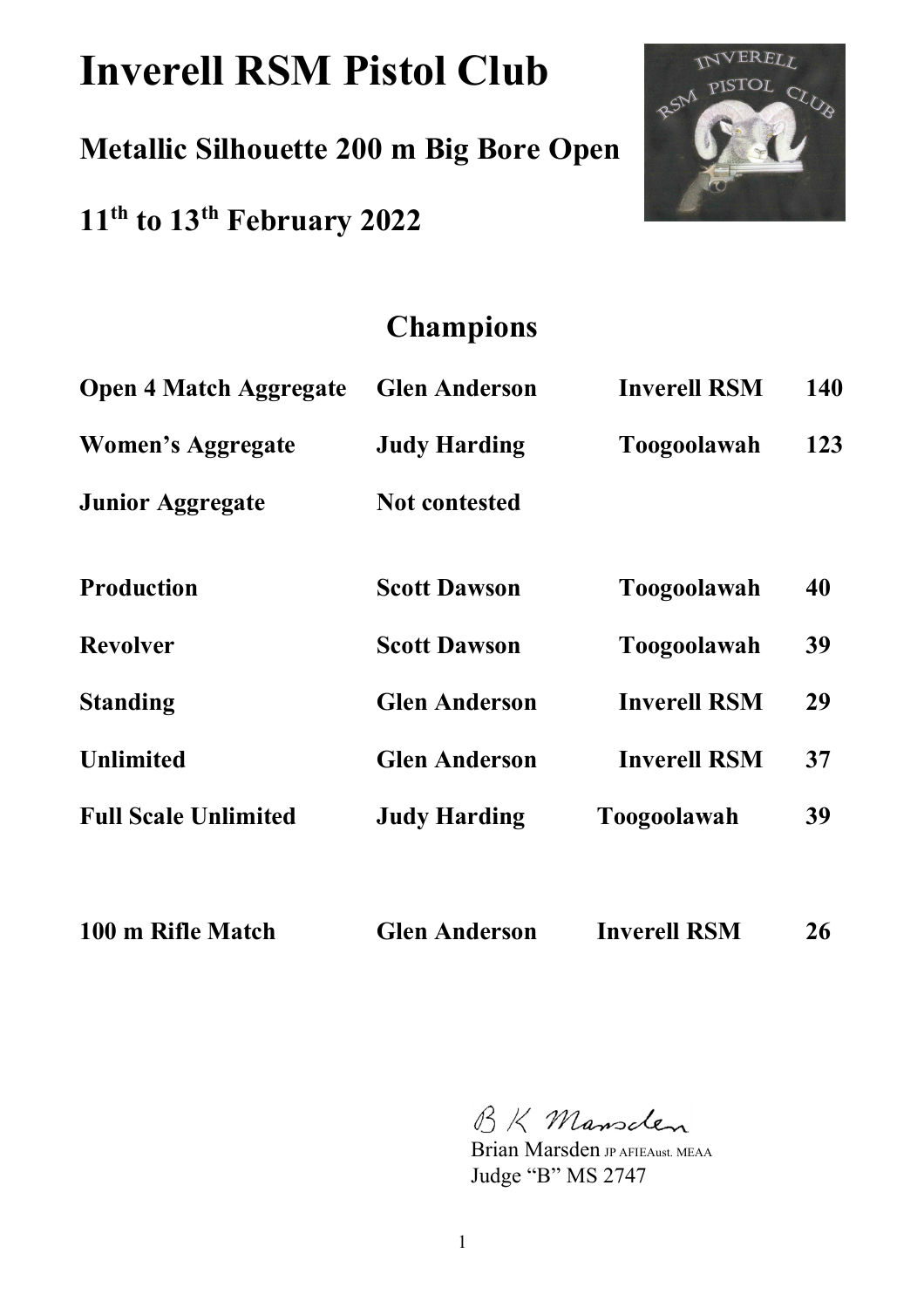#### **200m Open Aggregate**

| Aggregate | <b>Top Surname</b> | Name         | <b>Club</b>         | Prod           | <b>Rev</b> | <b>Stand</b> | Unlim |
|-----------|--------------------|--------------|---------------------|----------------|------------|--------------|-------|
| 140       | Anderson           | Glen         | <b>Inverell RSM</b> | 40             | 34         | 29           | 37    |
| 137       | Dawson             | Scott        | Toogoolawah         | 40             | 39         | 25           | 33    |
| 126       | Ford               | Jack         | Narrabri            | 39             | 36         | 23           | 28    |
| 125       | Anderson           | Tim          | Narrabri            | 39             | 35         | 22           | 29    |
| 123       | Harding            | Judy         | Toogoolawah         | 38             | 33         | 19           | 33    |
| 123       | Emery              | Kim          | Mt. Lindesay        | 38             | 37         | 20           | 28    |
| 121       | Taylor             | Chris        | <b>Inverell RSM</b> | 39             | 26         | 21           | 35    |
| 120       | Harding            | John         | Metropolitan PSQ    | 35             | 33         | 19           | 33    |
| 111       | Williams           | Philip       | Mt. Lindesay        | 35             | 31         | 21           | 24    |
| 108       | Jackes             | Kirsten      | Metropolitan PSQ    | 38             | 32         | 6            | 32    |
| 104       | Dawson             | Greg         | Armidale            | 28             | 34         | 21           | 21    |
| 103       | Hall               | Anthony      | <b>Inverell RSM</b> | 37             | 28         | 17           | 21    |
| 92        | Ellem              | Neville      | Newcastle           | 32             | 21         | 13           | 26    |
| 89        | Anderson           | Jason        | Narrabri            | 39             | 37         | 13           | 0     |
| 89        | Ledger             | Andrew       | Metropolitan PSQ    | 37             | 24         | 5            | 23    |
| 89        | Van Ee             | Aidan        | Toogoolawah         | 31             | 21         | 15           | 22    |
| 86        | Wilkins            | Paul         | Narrabri            | 29             | 24         | 14           | 19    |
| 85        | Archibald          | Carmel       | Armidale            | 25             | 25         | 11           | 24    |
| 77        | Pavlou             | Andy         | Port Macquarie      | 26             | 22         | 12           | 17    |
| 74        | Marsden            | <b>Brian</b> | Newcastle           | 33             | 20         | 21           | 0     |
| 59        | Cutler             | <b>Brian</b> | Port Macquarie      | 25             | 22         | 4            | 8     |
| 49        | Chappell           | John         | Port Macquarie      | 22             | 12         | 4            | 11    |
| 29        | Violi              | Sam          | Endeavour           | 9              | 7          | 13           | 0     |
| 20        | Molluso            | Vince        | Endeavour           | 6              | 8          | 6            | 0     |
| 10        | <b>McCarthy</b>    | Peter        | Toogoolawah         | $\overline{2}$ | 4          | 3            | 1     |

## **200m Womens Aggregate**

| <b>Aggregate Top Surname</b> |           | <b>Name</b> | Club             | Prod | Rev | Stand | Unlim |
|------------------------------|-----------|-------------|------------------|------|-----|-------|-------|
| 123                          | Harding   | Judy        | Toogoolawah      | 38   | 33  | 19    | 33    |
| 108                          | Jackes    | Kirsten     | Metropolitan PSQ | 38   | 32  |       | 32    |
| 85                           | Archibald | Carmel      | Armidale         | 25   | 25  |       | 24    |

BK Mansclen

Brian Marsden JP AFIEAust. MEAA Judge "B" MS 2747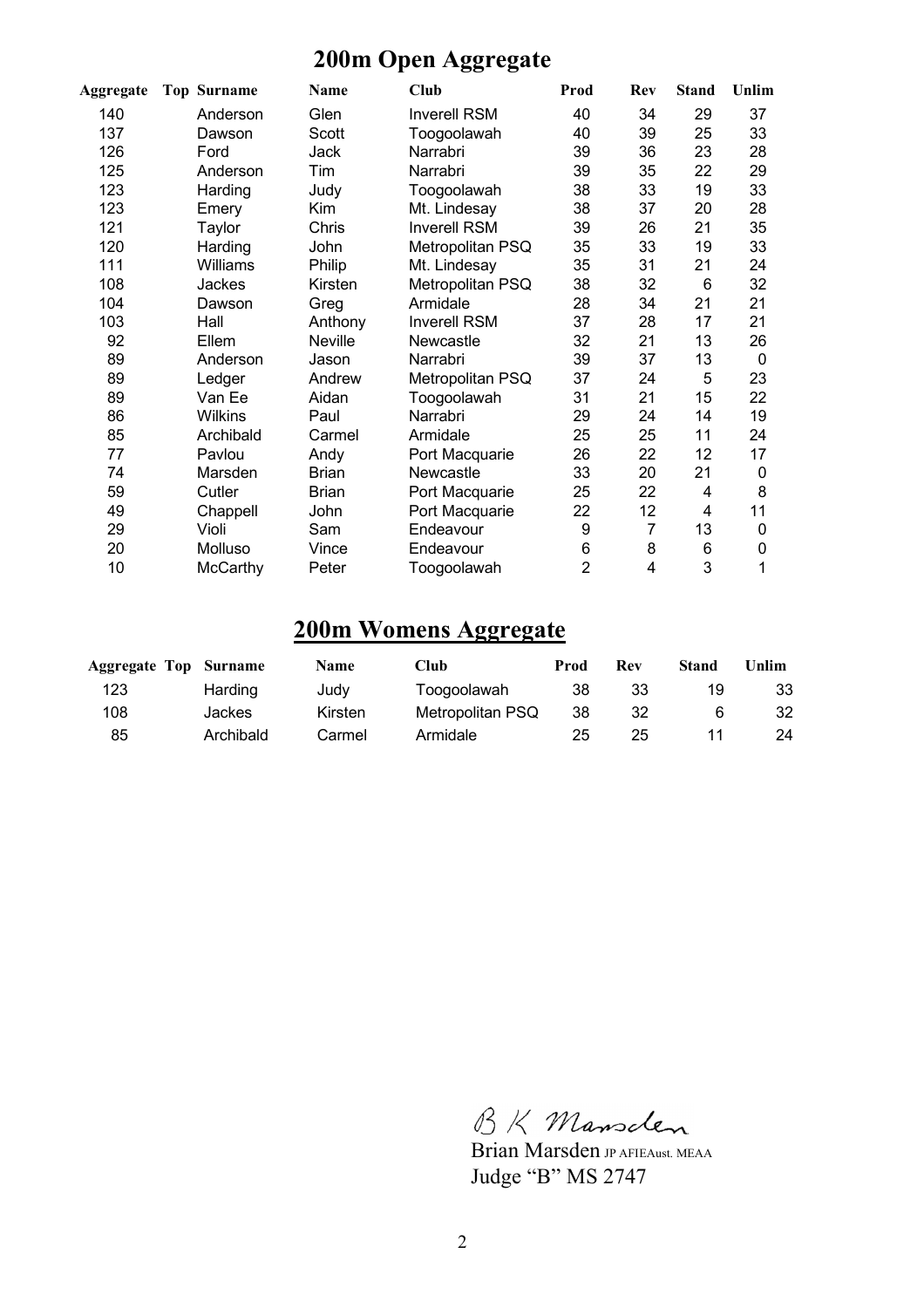#### **200m Production Off Gun**

| Name           | <b>Surname</b> | <b>Club</b>          | Grade Grade | <b>Total</b>   | Top            |                |                | Chic Pig Turk Ram |                |
|----------------|----------------|----------------------|-------------|----------------|----------------|----------------|----------------|-------------------|----------------|
| Scott          | Dawson         | Toogoolawah          | <b>INT</b>  | 40             | $\mathbf{1}$   | 10             | 10             | 10                | 10             |
| Glen           | Anderson       | <b>Inverell RSM</b>  | <b>INT</b>  | 40             | $\overline{2}$ | 10             | 10             | 10                | 10             |
| Jason          | Anderson       | Narrabri             | <b>INT</b>  | 39             |                | 10             | 9              | 10                | 10             |
| Chris          | Taylor         | <b>Inverell RSM</b>  | <b>AAA</b>  | 39             |                | 10             | 9              | 10                | 10             |
| Tim            | Anderson       | Narrabri             | <b>INT</b>  | 39             |                | 10             | 10             | 9                 | 10             |
| Jack           | Ford           | Narrabri             | <b>INT</b>  | 39             |                | 10             | 10             | 9                 | 10             |
| Judy           | Harding        | Toogoolawah          | <b>INT</b>  | 38             |                | 10             | 9              | 9                 | 10             |
| Kim            | Emery          | Mt. Lindesay         | <b>INT</b>  | 38             |                | 10             | 10             | 9                 | 9              |
| Kirsten        | Jackes         | Metropolitan PSQ     | <b>INT</b>  | 38             |                | 10             | 10             | 9                 | 9              |
| Anthony        | Hall           | <b>Inverell RSM</b>  | <b>AAA</b>  | 37             |                | 9              | 10             | 9                 | 9              |
| Andrew         | Ledger         | Metropolitan PSQ AAA |             | 37             |                | 10             | 10             | 9                 | 8              |
| John           | Harding        | Metropolitan PSQ     | <b>INT</b>  | 35             |                | 10             | 9              | $\overline{7}$    | 9              |
| Philip         | Williams       | Mt. Lindesay         | <b>INT</b>  | 35             |                | 10             | 10             | 8                 | $\overline{7}$ |
| <b>Brian</b>   | Marsden        | Newcastle            | AAA         | 33             |                | 10             | 10             | 6                 | $\overline{7}$ |
| <b>Neville</b> | Ellem          | Newcastle            | <b>INT</b>  | 32             |                | 8              | 9              | 8                 | $\overline{7}$ |
| Aidan          | Van Ee         | Toogoolawah          | A           | 31             |                | 10             | 10             | 6                 | 5              |
| Paul           | <b>Wilkins</b> | Narrabri             | <b>INT</b>  | 29             |                | 10             | 10             | 4                 | 5              |
| Greg           | Dawson         | Armidale             | <b>INT</b>  | 28             |                | $\overline{7}$ | $\,6$          | $\overline{7}$    | 8              |
| Andy           | Pavlou         | Port Macquarie       | AAA         | 26             |                | 8              | 10             | 5                 | 3              |
| <b>Brian</b>   | Cutler         | Port Macquarie       | AA          | 25             |                | 8              | 7              | 5                 | 5              |
| Carmel         | Archibald      | Armidale             | <b>AAA</b>  | 25             |                | 9              | $\overline{7}$ | $\overline{4}$    | 5              |
| John           | Chappell       | Port Macquarie       | AA          | 22             |                | $\overline{7}$ | $\overline{7}$ | 3                 | 5              |
| Sam            | Violi          | Endeavour            | Α           | 9              |                | 5              | $\overline{2}$ | $\Omega$          | $\overline{2}$ |
| Vince          | Molluso        | Endeavour            | Α           | 6              |                | $\overline{2}$ | 1              | 3                 | 0              |
| Peter          | McCarthy       | Toogoolawah          | B           | $\overline{2}$ |                | 1              | 1              | 0                 | 0              |

#### **200m Revolver Off Gun**

| Name    | <b>Surname</b> | Club                | Grade Grade | Total | Top |    |    | Chic Pig Turk Ram |    |
|---------|----------------|---------------------|-------------|-------|-----|----|----|-------------------|----|
| Scott   | Dawson         | Toogoolawah         | INT         | 39    |     | 10 | 10 | 9                 | 10 |
| Jason   | Anderson       | Narrabri            | INT         | 37    |     | 9  | 10 | 9                 | 9  |
| Kim     | Emery          | Mt. Lindesay        | <b>INT</b>  | 37    |     | 10 | 10 | 9                 | 8  |
| Jack    | Ford           | Narrabri            | INT         | 36    |     | 10 | 9  | 8                 | 9  |
| Tim     | Anderson       | Narrabri            | <b>INT</b>  | 35    |     | 9  | 10 | 9                 | 7  |
| Glen    | Anderson       | <b>Inverell RSM</b> | INT         | 34    |     | 9  | 10 | 8                 | 7  |
| Greg    | Dawson         | Armidale            | AAA         | 34    |     | 10 | 9  | 8                 | 7  |
| Judy    | Harding        | Toogoolawah         | INT         | 33    |     | 9  | 9  | 8                 | 7  |
| John    | Harding        | Metropolitan PSQ    | <b>INT</b>  | 33    |     | 9  | 10 | 8                 | 6  |
| Kirsten | Jackes         | Metropolitan PSQ    | <b>INT</b>  | 32    |     | 10 | 9  | 7                 | 6  |
| Philip  | Williams       | Mt. Lindesay        | AAA         | 31    |     | 9  | 9  | 6                 | 7  |
| Anthony | Hall           | <b>Inverell RSM</b> | AA          | 28    |     | 7  | 8  | 7                 | 6  |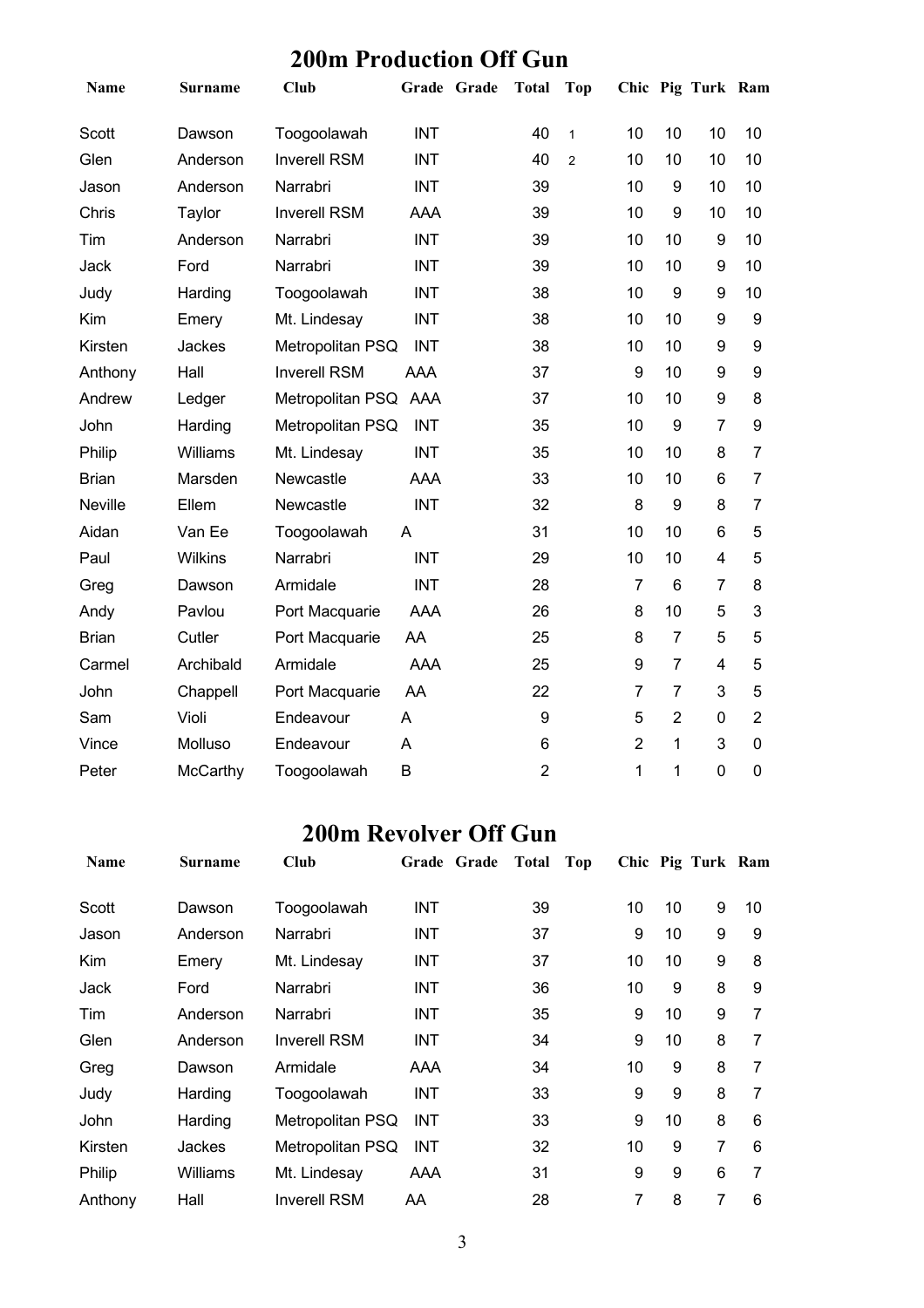| Chris          | Taylor    | <b>Inverell RSM</b>  | <b>INT</b> | 26 | 7 | 8              | 5              | 6        |
|----------------|-----------|----------------------|------------|----|---|----------------|----------------|----------|
| Carmel         | Archibald | Armidale             | AA         | 25 | 9 | 8              | 4              | 4        |
| Paul           | Wilkins   | Narrabri             | AAA        | 24 | 8 | 6              | 4              | 6        |
| Andrew         | Ledger    | Metropolitan PSQ AAA |            | 24 | 8 | 7              | 5              | 4        |
| <b>Brian</b>   | Cutler    | Port Macquarie       | A          | 22 | 6 | 7              | 4              | 5        |
| Andy           | Pavlou    | Port Macquarie       | AA         | 22 | 6 | 9              | 5              | 2        |
| <b>Neville</b> | Ellem     | Newcastle            | INT        | 21 | 8 | 5              | 4              | 4        |
| Aidan          | Van Ee    | Toogoolawah          | A          | 21 | 7 | 8              | 3              | 3        |
| <b>Brian</b>   | Marsden   | Newcastle            | AAA        | 20 | 5 | 6              | 7              | 2        |
| John           | Chappell  | Port Macquarie       | A          | 12 | 4 | 4              | 1              | 3        |
| Vince          | Molluso   | Endeavour            | B          | 8  | 3 | 4              | 1              | $\Omega$ |
| Sam            | Violi     | Endeavour            | B          | 7  | 3 | $\overline{2}$ | 1              | 1        |
| Peter          | McCarthy  | Toogoolawah          | B          | 4  | 1 | 1              | $\overline{2}$ | $\Omega$ |

# **200m Standing Off Gun**

| <b>Name</b>  | <b>Surname</b> | <b>Club</b>         |            | Grade Grade | <b>Total</b>             | Top |                |                | Chic Pig Turk Ram |                         |
|--------------|----------------|---------------------|------------|-------------|--------------------------|-----|----------------|----------------|-------------------|-------------------------|
| Glen         | Anderson       | <b>Inverell RSM</b> | <b>INT</b> |             | 29                       |     | $\overline{7}$ | 9              | 6                 | $\overline{7}$          |
| Scott        | Dawson         | Toogoolawah         | <b>INT</b> |             | 25                       |     | 6              | 9              | 5                 | 5                       |
| Jack         | Ford           | Narrabri            | AA         |             | 23                       |     | $\overline{7}$ | $\overline{7}$ | $\overline{4}$    | 5                       |
| Tim          | Anderson       | Narrabri            | <b>INT</b> |             | 22                       |     | 7              | 8              | 3                 | $\overline{\mathbf{4}}$ |
| Philip       | Williams       | Mt. Lindesay        | AAA        |             | 21                       |     | 6              | 5              | 3                 | $\overline{7}$          |
| <b>Brian</b> | Marsden        | Newcastle           | <b>INT</b> |             | 21                       |     | 6              | 6              | 3                 | 6                       |
| Greg         | Dawson         | Armidale            | AAA        |             | 21                       |     | 6              | $\overline{7}$ | $\overline{2}$    | $6\phantom{1}$          |
| Chris        | Taylor         | <b>Inverell RSM</b> | AA         |             | 21                       |     | 8              | $\overline{7}$ | $\mathbf{1}$      | 5                       |
| Kim          | Emery          | Mt. Lindesay        | <b>INT</b> |             | 20                       |     | 9              | 6              | 4                 | $\mathbf{1}$            |
| John         | Harding        | Metropolitan PSQ    | <b>INT</b> |             | 19                       |     | 3              | 8              | 3                 | 5                       |
| Judy         | Harding        | Toogoolawah         | <b>INT</b> |             | 19                       |     | 8              | 3              | 3                 | 5                       |
| Anthony      | Hall           | <b>Inverell RSM</b> | AA         |             | 17                       |     | $\overline{7}$ | 6              | $\overline{0}$    | $\overline{4}$          |
| Aidan        | Van Ee         | Toogoolawah         | A          |             | 15                       |     | 6              | $\overline{2}$ | 5                 | $\overline{2}$          |
| Paul         | <b>Wilkins</b> | Narrabri            | AAA        |             | 14                       |     | 5              | 6              | $\mathbf{1}$      | $\overline{2}$          |
| Jason        | Anderson       | Narrabri            | <b>AAA</b> |             | 13                       |     | 5              | 4              | 0                 | $\overline{4}$          |
| Neville      | Ellem          | Newcastle           | <b>INT</b> |             | 13                       |     | $\overline{2}$ | 5              | 4                 | $\overline{2}$          |
| Sam          | Violi          | Endeavour           | A          |             | 13                       |     | 5              | $\overline{7}$ | $\mathbf{1}$      | 0                       |
| Andy         | Pavlou         | Port Macquarie      | A          |             | 12                       |     | 3              | 6              | $\overline{2}$    | 1                       |
| Carmel       | Archibald      | Armidale            | AA         |             | 11                       |     | 4              | 5              | $\overline{2}$    | $\mathbf 0$             |
| Vince        | Molluso        | Endeavour           | A          |             | 6                        |     | $\overline{2}$ | 0              | $\mathbf{1}$      | 3                       |
| Kirsten      | Jackes         | Metropolitan PSQ A  |            |             | 6                        |     | $\overline{2}$ | $\mathbf 1$    | $\mathbf{1}$      | $\overline{2}$          |
| Andrew       | Ledger         | Metropolitan PSQ A  |            |             | 5                        |     | 1              | 1              | 1                 | $\overline{2}$          |
| <b>Brian</b> | Cutler         | Port Macquarie      | B          |             | $\overline{\mathcal{A}}$ |     | $\overline{2}$ | 1              | $\mathbf 0$       | $\mathbf{1}$            |
| John         | Chappell       | Port Macquarie      | A          |             | 4                        |     | 3              | 0              | 1                 | 0                       |
| Peter        | McCarthy       | Toogoolawah         | B          |             | 3                        |     | 1              | 1              | $\overline{0}$    | 1                       |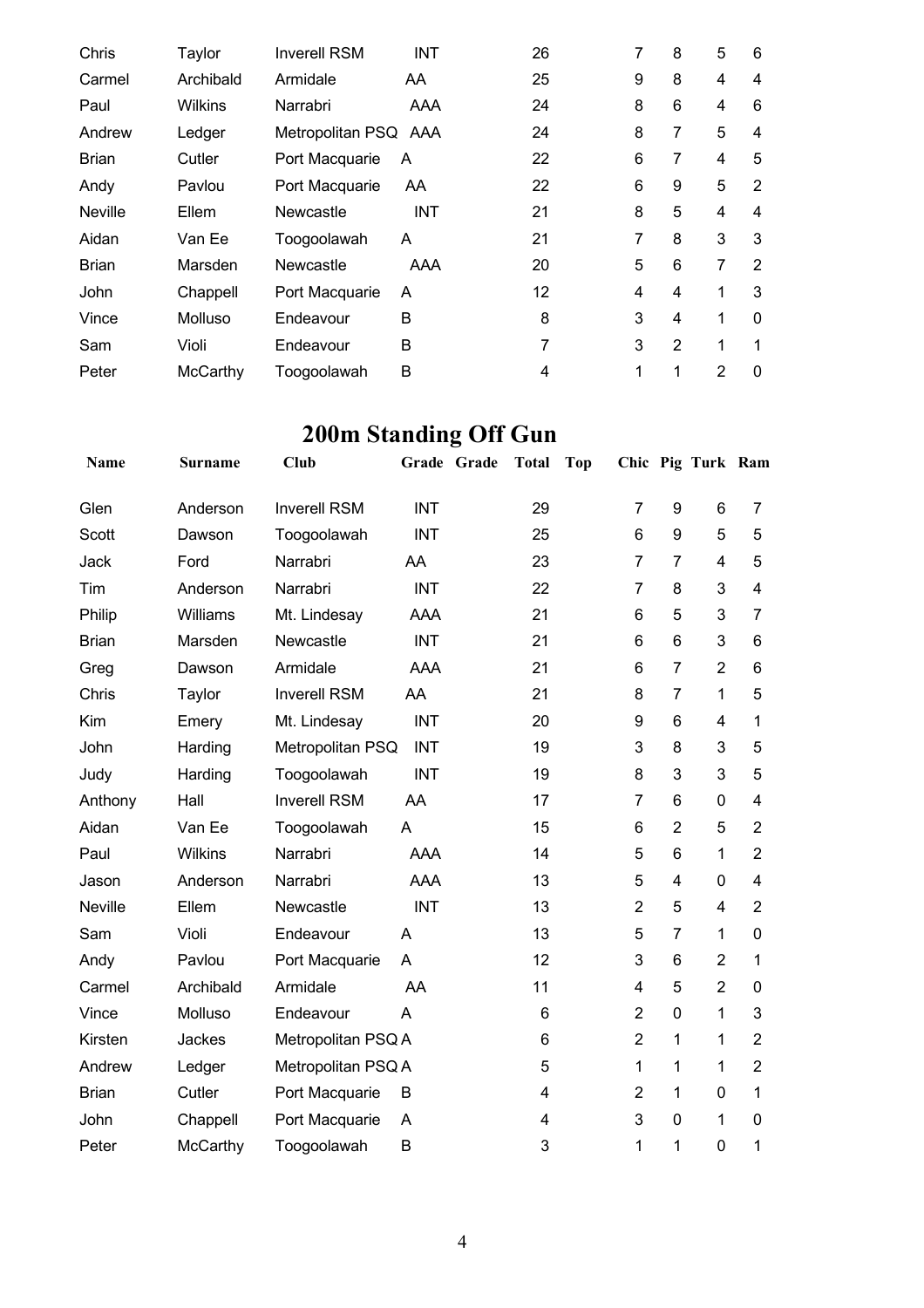#### **200m Unlimited Off Gun**

| <b>Name</b>    | <b>Surname</b> | <b>Club</b>         | Grade      | <b>Grade TotalTop Gun Chick</b> |                | Pig            | Turk Ram       |                 |
|----------------|----------------|---------------------|------------|---------------------------------|----------------|----------------|----------------|-----------------|
| Glen           | Anderson       | <b>Inverell RSM</b> | <b>INT</b> | 37                              | 10             | 10             | 9              | 8               |
| Chris          | Taylor         | <b>Inverell RSM</b> | <b>AAA</b> | 35                              | 10             | 10             | 8              | $\overline{7}$  |
| Judy           | Harding        | Toogoolawah         | AAA        | 33                              | 9              | $\overline{7}$ | 10             | $\overline{7}$  |
| Scott          | Dawson         | Toogoolawah         | <b>INT</b> | 33                              | 10             | 10             | 6              | $\overline{7}$  |
| John           | Harding        | Metropolitan        | AAA        | 33                              | 10             | 10             | 6              | $\overline{7}$  |
| Kirsten        | Jackes         | Metropolitan        | <b>AAA</b> | 32                              | 10             | 9              | 5              | 8               |
| Tim            | Anderson       | Narrabri            | <b>INT</b> | 29                              | 10             | 8              | 4              | $\overline{7}$  |
| Jack           | Ford           | Narrabri            | AA         | 28                              | 10             | 7              | 6              | 5               |
| Kim            | Emery          | Mt. Lindesay        | <b>INT</b> | 28                              | 10             | 8              | $\overline{7}$ | 3               |
| <b>Neville</b> | Ellem          | Newcastle           | AAA        | 26                              | 5              | 8              | 6              | $\overline{7}$  |
| Philip         | Williams       | Mt. Lindesay        | <b>AAA</b> | 24                              | 8              | 7              | 3              | $6\phantom{1}6$ |
| Carmel         | Archibald      | Armidale            | A          | 24                              | $\overline{7}$ | 6              | 6              | 5               |
| Andrew         | Ledger         | Metropolitan        | AA         | 23                              | 9              | 8              | $\overline{4}$ | $\overline{2}$  |
| Aidan          | Van Ee         | Toogoolawah         | B          | 22                              | 8              | $\overline{7}$ | 5              | $\overline{2}$  |
| Anthony        | Hall           | <b>Inverell RSM</b> | A          | 21                              | 8              | 5              | 1              | $\overline{7}$  |
| Greg           | Dawson         | Armidale            | AA         | 21                              | 7              | 6              | 3              | 5               |
| Paul           | Wilkins        | Narrabri            | AA         | 19                              | 8              | 8              | $\mathbf{1}$   | $\overline{2}$  |
| Andy           | Pavlou         | Port Macquarie      | AA         | 17                              | 8              | $\overline{2}$ | 4              | 3               |
| John           | Chappell       | Port Macquarie      | B          | 11                              | 5              | 3              | 0              | 3               |
| <b>Brian</b>   | Cutler         | Port Macquarie      | B          | 8                               | 5              | $\overline{2}$ | 0              | 1               |
| Peter          | McCarthy       | Toogoolawah         | B          | 1                               | $\mathbf 0$    | 1              | 0              | $\mathbf 0$     |

## **200m Full Scale Unlimited Off Gun**

| Name         | <b>Surname</b> | Club                 | Grade      | Grade | <b>Total</b>            | Top |                |                | Chic Pig Turk Ram |    |
|--------------|----------------|----------------------|------------|-------|-------------------------|-----|----------------|----------------|-------------------|----|
| Judy         | Harding        | Toogoolawah          | <b>INT</b> |       | 39                      |     | 10             | 10             | 9                 | 10 |
| Jack         | Ford           | Narrabri             | AAA        |       | 38                      |     | 10             | 10             | 9                 | 9  |
| Aiden        | Van Ee         | Toogoolawah          | AAA        |       | 37                      |     | 10             | 10             | $\overline{7}$    | 10 |
| Philip       | Williams       | Mt Lindesay          | <b>INT</b> |       | 37                      |     | 10             | 10             | 8                 | 9  |
| Greg         | Dawson         | Armidale             | AAA        |       | 36                      |     | 9              | 10             | 10                | 7  |
| <b>Brian</b> | Marsden        | Newcastle            | AAA        |       | 35                      |     | 9              | 9              | 9                 | 8  |
| Kirsten      | Jackes         | Metropolitan PSQ AAA |            |       | 34                      |     | 10             | 10             | 8                 | 6  |
| Andrew       | Ledger         | Metropolitan PSQ AA  |            |       | 34                      |     | 10             | 9              | 10                | 5  |
| Neville      | Ellem          | Newcastle            | <b>INT</b> |       | 30                      |     | 9              | 9              | 6                 | 6  |
| Carmel       | Archibald      | Armidale             | AA         |       | 26                      |     | 6              | 9              | 4                 | 7  |
| Andy         | Pavlou         | Port Macquarie       | AA         |       | 25                      |     | 7              | 8              | $\overline{7}$    | 3  |
| John         | Chappell       | Port Macquarie       | B          |       | 24                      |     | 7              | 8              | 5                 | 4  |
| Kim          | Emery          | Mt. Lindesay         | <b>INT</b> |       | 24                      |     | 9              | 6              | 6                 | 3  |
| <b>Brian</b> | Cutler         | Port Macquarie       | AA         |       | 23                      |     | 9              | 4              | 5                 | 5  |
| Sam          | Violi          | Endeavour            | AA         |       | 14                      |     | 4              | 4              | 3                 | 3  |
| Vince        | Molluso        | Endeavour            | B          |       | 8                       |     | 3              | $\overline{2}$ | 3                 | 0  |
| Peter        | McCarthy       | Toogoolawah          | B          |       | $\overline{\mathbf{4}}$ |     | $\overline{2}$ | 1              | 1                 | 0  |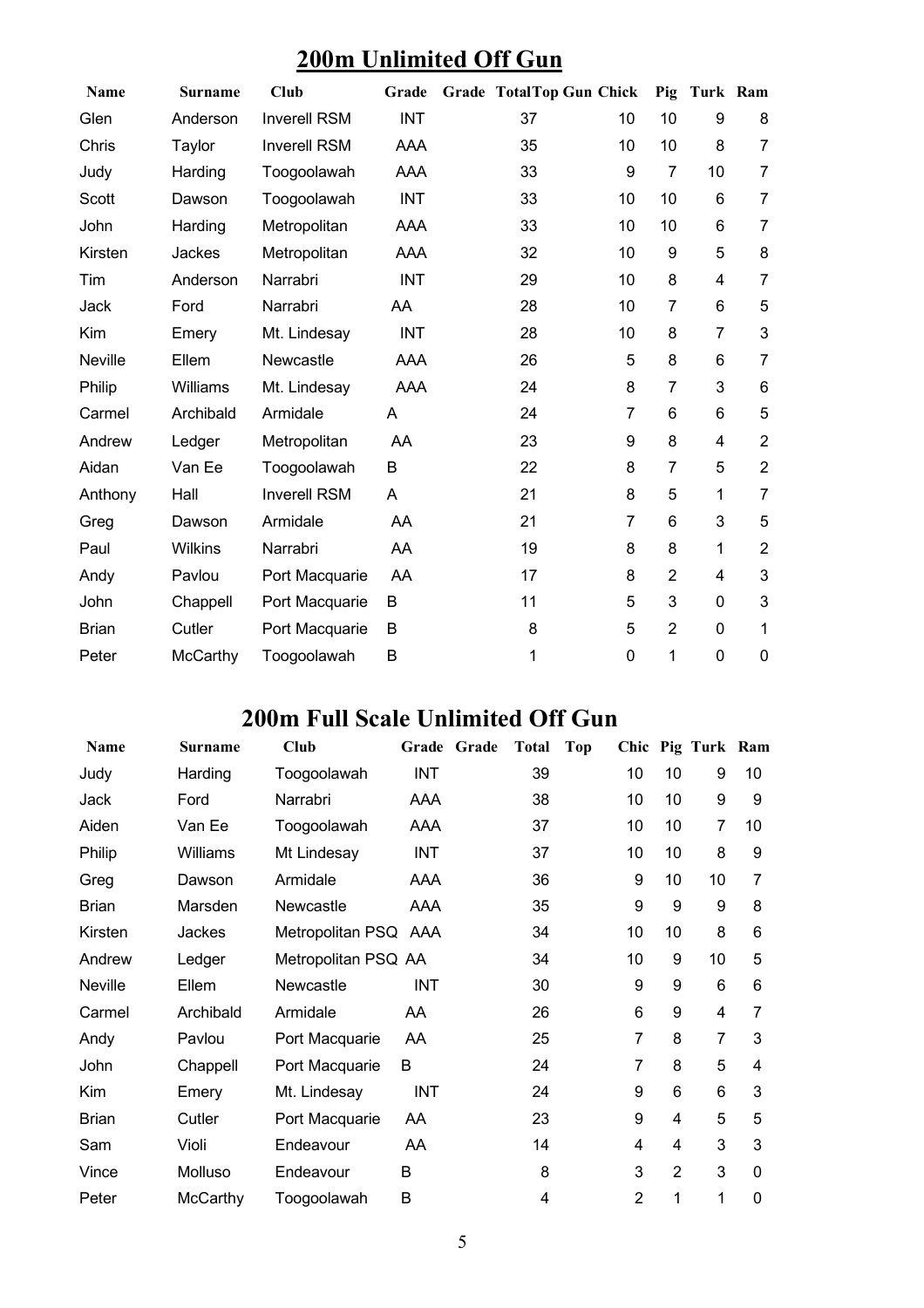#### **200m Production**

| Name         |            | <b>Surname</b>  | <b>Club</b>         | Grade Total Shoot |                |                | <b>Chick</b>   | Pig            | Turk Ram                |                |
|--------------|------------|-----------------|---------------------|-------------------|----------------|----------------|----------------|----------------|-------------------------|----------------|
| Grade        | <b>INT</b> |                 |                     |                   |                |                |                |                |                         |                |
| Scott        |            | Dawson          | Toogoolawah         |                   | 40             | 1              | 10             | 10             | 10                      | 10             |
| Glen         |            | Anderson        | <b>Inverell RSM</b> |                   | 40             | $\overline{2}$ | 10             | 10             | 10                      | 10             |
| Jason        |            | Anderson        | Narrabri            |                   | 39             |                | 10             | 9              | 10                      | 10             |
| Tim          |            | Anderson        | Narrabri            |                   | 39             |                | 10             | 10             | 9                       | 10             |
| Jack         |            | Ford            | Narrabri            |                   | 39             |                | 10             | 10             | 9                       | 10             |
| Judy         |            | Harding         | Toogoolawah         |                   | 38             |                | 10             | 9              | 9                       | 10             |
| Kim          |            | Emery           | Mt. Lindesay        |                   | 38             |                | 10             | 10             | 9                       | 9              |
| Kirsten      |            | Jackes          | Metropolitan PSQ    |                   | 38             |                | 10             | 10             | 9                       | 9              |
| John         |            | Harding         | Metropolitan PSQ    |                   | 35             |                | 10             | 9              | $\overline{7}$          | 9              |
| Philip       |            | Williams        | Mt. Lindesay        |                   | 35             |                | 10             | 10             | 8                       | $\overline{7}$ |
| Neville      |            | Ellem           | Newcastle           |                   | 32             |                | 8              | 9              | 8                       | 7              |
| Paul         |            | Wilkins         | Narrabri            |                   | 29             |                | 10             | 10             | $\overline{\mathbf{4}}$ | 5              |
| Greg         |            | Dawson          | Armidale            |                   | 28             |                | $\overline{7}$ | 6              | $\overline{7}$          | 8              |
| Grade        | AAA        |                 |                     |                   |                |                |                |                |                         |                |
| Chris        |            | Taylor          | <b>Inverell RSM</b> |                   | 39             |                | 10             | 9              | 10                      | 10             |
| Andrew       |            | Ledger          | Metropolitan PSQ    |                   | 37             |                | 10             | 10             | 9                       | 8              |
| <b>Brian</b> |            | Marsden         | Newcastle           |                   | 33             |                | 10             | 10             | 6                       | 7              |
| Andy         |            | Pavlou          | Port Macquarie      |                   | 26             |                | 8              | 10             | 5                       | 3              |
| Carmel       |            | Archibald       | Armidale            |                   | 25             |                | 9              | $\overline{7}$ | $\overline{\mathbf{4}}$ | 5              |
| Grade        | AA         |                 |                     |                   |                |                |                |                |                         |                |
| <b>Brian</b> |            | Cutler          | Port Macquarie      |                   | 25             |                | 8              | 7              | 5                       | 5              |
| John         |            | Chappell        | Port Macquarie      |                   | 22             |                | $\overline{7}$ | $\overline{7}$ | 3                       | 5              |
| Grade        | <b>AAA</b> |                 |                     |                   |                |                |                |                |                         |                |
| Anthony      |            | Hall            | <b>Inverell RSM</b> |                   | 37             |                | 9              | 10             | 9                       | 9              |
| Grade        | A          |                 |                     |                   |                |                |                |                |                         |                |
| Aidan        |            | Van Ee          | Toogoolawah         |                   | 31             |                | 10             | 10             | 6                       | 5              |
| Sam          |            | Violi           | Endeavour           |                   | 9              |                | 5              | $\overline{2}$ | 0                       | $\overline{2}$ |
| Vince        |            | Molluso         | Endeavour           |                   | 6              |                | $\overline{2}$ | $\mathbf 1$    | 3                       | 0              |
| Grade        | B          |                 |                     |                   |                |                |                |                |                         |                |
| Peter        |            | <b>McCarthy</b> | Toogoolawah         |                   | $\overline{c}$ |                | 1              | $\mathbf{1}$   | $\pmb{0}$               | 0              |

#### **200m Revolver**

| <b>Name</b> | Surname  | <b>Club</b>         | <b>Grade Total Shoot</b> | Chick | Pig | Turk Ram |    |
|-------------|----------|---------------------|--------------------------|-------|-----|----------|----|
| Grade       | INT      |                     |                          |       |     |          |    |
| Scott       | Dawson   | Toogoolawah         | 39                       | 10    | 10  | 9        | 10 |
| Jason       | Anderson | Narrabri            | 37                       | 9     | 10  | 9        | 9  |
| Kim         | Emery    | Mt. Lindesay        | 37                       | 10    | 10  | 9        | 8  |
| Jack        | Ford     | Narrabri            | 36                       | 10    | 9   | 8        | 9  |
| Tim         | Anderson | Narrabri            | 35                       | 9     | 10  | 9        | 7  |
| Glen        | Anderson | <b>Inverell RSM</b> | 34                       | 9     | 10  | 8        | 7  |
| Judy        | Harding  | Toogoolawah         | 33                       | 9     | 9   | 8        |    |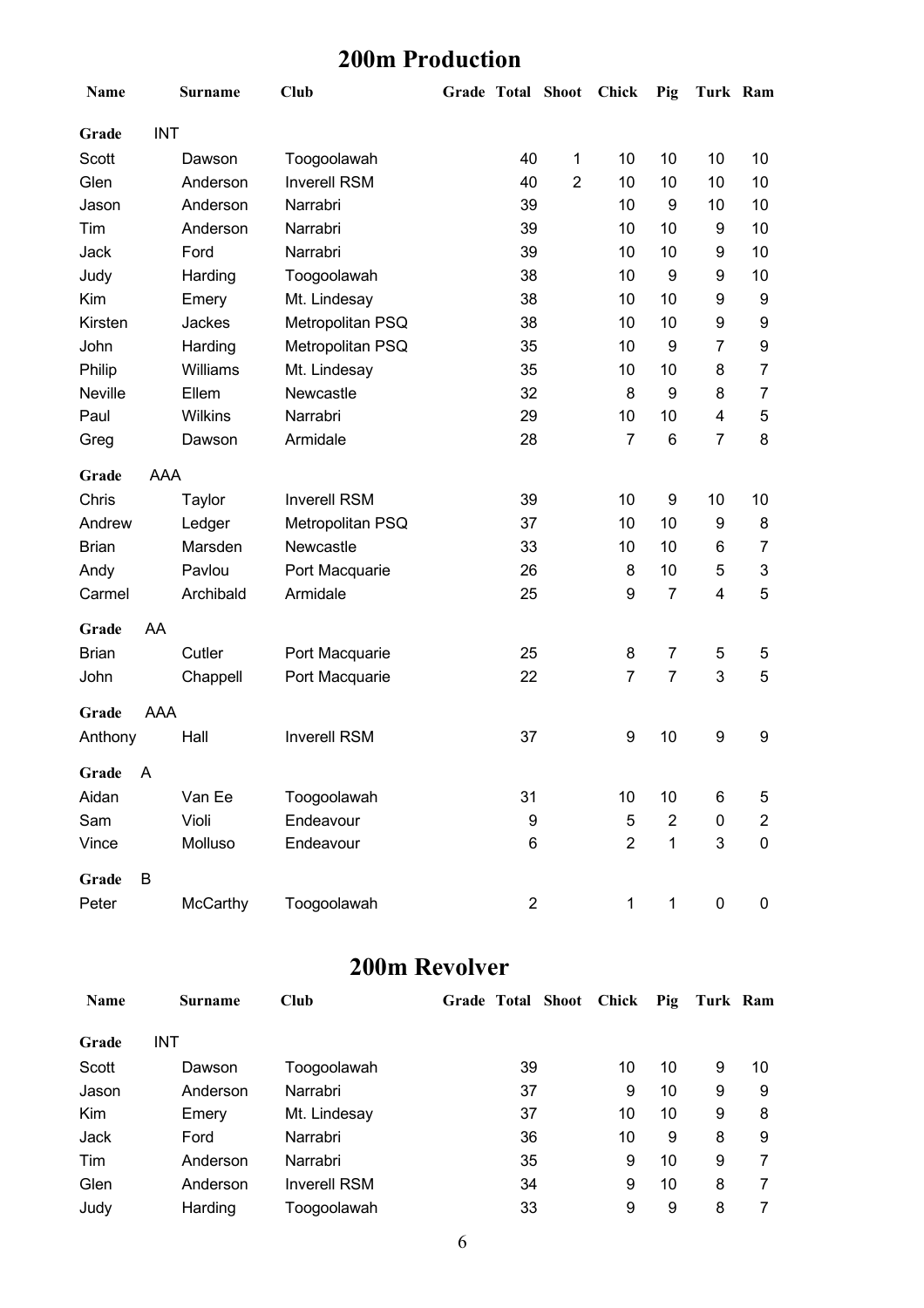| John         |     | Harding   | Metropolitan PSQ    | 33 | 9               | 10             | 8              | 6                         |
|--------------|-----|-----------|---------------------|----|-----------------|----------------|----------------|---------------------------|
| Kirsten      |     | Jackes    | Metropolitan PSQ    | 32 | 10              | 9              | $\overline{7}$ | 6                         |
| Chris        |     | Taylor    | <b>Inverell RSM</b> | 26 | $\overline{7}$  | 8              | 5              | 6                         |
| Neville      |     | Ellem     | Newcastle           | 21 | 8               | 5              | 4              | $\overline{\mathbf{4}}$   |
| Grade        | AAA |           |                     |    |                 |                |                |                           |
| Greg         |     | Dawson    | Armidale            | 34 | 10              | 9              | 8              | $\overline{7}$            |
| Philip       |     | Williams  | Mt. Lindesay        | 31 | 9               | 9              | 6              | $\overline{7}$            |
| Paul         |     | Wilkins   | Narrabri            | 24 | 8               | 6              | 4              | $\,6$                     |
| Andrew       |     | Ledger    | Metropolitan PSQ    | 24 | 8               | 7              | 5              | $\overline{\mathbf{4}}$   |
| <b>Brian</b> |     | Marsden   | Newcastle           | 20 | 5               | 6              | $\overline{7}$ | $\overline{2}$            |
| Grade        | AA  |           |                     |    |                 |                |                |                           |
| Anthony      |     | Hall      | <b>Inverell RSM</b> | 28 | $\overline{7}$  | 8              | $\overline{7}$ | 6                         |
| Carmel       |     | Archibald | Armidale            | 25 | 9               | 8              | 4              | $\overline{\mathbf{4}}$   |
| Andy         |     | Pavlou    | Port Macquarie      | 22 | $6\phantom{1}6$ | 9              | 5              | $\overline{2}$            |
| Grade        | A   |           |                     |    |                 |                |                |                           |
| <b>Brian</b> |     | Cutler    | Port Macquarie      | 22 | 6               | 7              | 4              | 5                         |
| Aidan        |     | Van Ee    | Toogoolawah         | 21 | $\overline{7}$  | 8              | 3              | $\ensuremath{\mathsf{3}}$ |
| John         |     | Chappell  | Port Macquarie      | 12 | 4               | 4              | 1              | 3                         |
| Grade        | B   |           |                     |    |                 |                |                |                           |
| Vince        |     | Molluso   | Endeavour           | 8  | 3               | 4              | 1              | 0                         |
| Sam          |     | Violi     | Endeavour           | 7  | 3               | $\overline{2}$ | 1              | 1                         |
| Peter        |     | McCarthy  | Toogoolawah         | 4  | 1               | 1              | $\overline{2}$ | $\mathbf 0$               |

# **200m Standing**

| <b>Name</b>  |            | <b>Surname</b> | Club                | Grade Total Shoot | Chick          | Pig | Turk Ram                |                |
|--------------|------------|----------------|---------------------|-------------------|----------------|-----|-------------------------|----------------|
| Grade        | <b>INT</b> |                |                     |                   |                |     |                         |                |
| Glen         |            | Anderson       | <b>Inverell RSM</b> | 29                | 7              | 9   | 6                       | 7              |
| Scott        |            | Dawson         | Toogoolawah         | 25                | 6              | 9   | 5                       | 5              |
| Tim          |            | Anderson       | Narrabri            | 22                | $\overline{7}$ | 8   | 3                       | 4              |
| <b>Brian</b> |            | Marsden        | Newcastle           | 21                | 6              | 6   | 3                       | 6              |
| Kim          |            | Emery          | Mt. Lindesay        | 20                | 9              | 6   | 4                       | 1              |
| John         |            | Harding        | Metropolitan PSQ    | 19                | 3              | 8   | 3                       | 5              |
| Judy         |            | Harding        | Toogoolawah         | 19                | 8              | 3   | 3                       | 5              |
| Neville      |            | Ellem          | Newcastle           | 13                | $\overline{2}$ | 5   | $\overline{\mathbf{4}}$ | $\overline{2}$ |
| Grade        | AAA        |                |                     |                   |                |     |                         |                |
| Philip       |            | Williams       | Mt. Lindesay        | 21                | 6              | 5   | 3                       | 7              |
| Greg         |            | Dawson         | Armidale            | 21                | 6              | 7   | $\overline{2}$          | 6              |
| Paul         |            | <b>Wilkins</b> | Narrabri            | 14                | 5              | 6   | 1                       | $\overline{2}$ |
| Jason        |            | Anderson       | Narrabri            | 13                | 5              | 4   | 0                       | 4              |
| Grade        | AA         |                |                     |                   |                |     |                         |                |
| Jack         |            | Ford           | Narrabri            | 23                | 7              | 7   | 4                       | 5              |
| Chris        |            | Taylor         | <b>Inverell RSM</b> | 21                | 8              | 7   | 1                       | 5              |
| Anthony      |            | Hall           | <b>Inverell RSM</b> | 17                | 7              | 6   | 0                       | 4              |
| Carmel       |            | Archibald      | Armidale            | 11                | 4              | 5   | $\overline{2}$          | $\mathbf 0$    |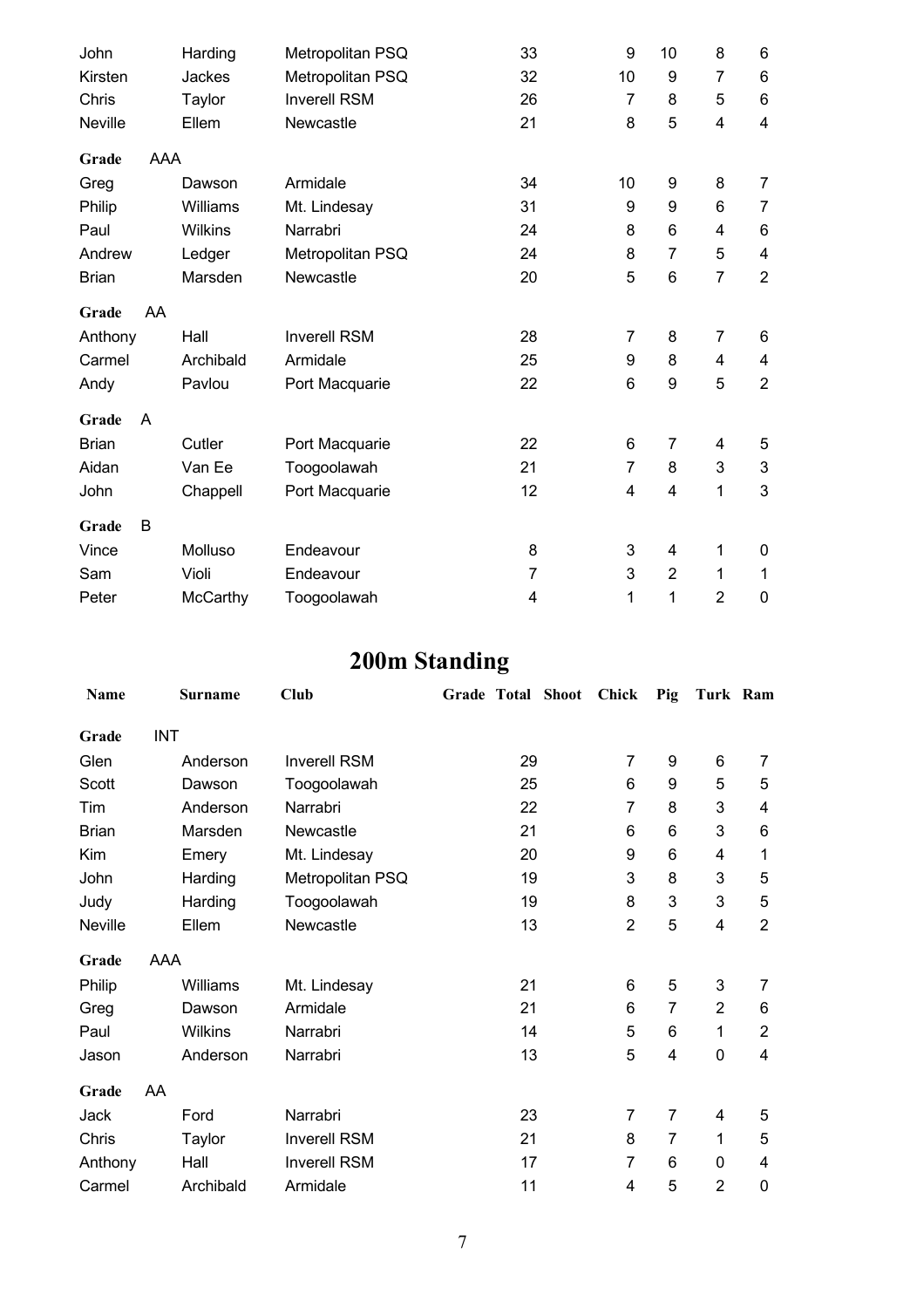| Grade<br>A   |                |                  |    |                |   |              |                |
|--------------|----------------|------------------|----|----------------|---|--------------|----------------|
| Aidan        | Van Ee         | Toogoolawah      | 15 | 6              | 2 | 5            | 2              |
| Sam          | Violi          | Endeavour        | 13 | 5              | 7 | 1            | 0              |
| Andy         | Pavlou         | Port Macquarie   | 12 | 3              | 6 | 2            | 1              |
| Vince        | <b>Molluso</b> | Endeavour        | 6  | $\overline{2}$ | 0 | 1            | 3              |
| Kirsten      | Jackes         | Metropolitan PSQ | 6  | 2              | 1 | 1            | 2              |
| Andrew       | Ledger         | Metropolitan PSQ | 5  | 1              | 1 | 1            | $\overline{2}$ |
| John         | Chappell       | Port Macquarie   | 4  | 3              | 0 | 1            | 0              |
| B<br>Grade   |                |                  |    |                |   |              |                |
| <b>Brian</b> | Cutler         | Port Macquarie   | 4  | 2              | 1 | $\mathbf{0}$ |                |
| Peter        | McCarthy       | Toogoolawah      | 3  | 1              | 1 | 0            |                |

#### **200m Unlimited**

| Name           | <b>Surname</b> | Club                | <b>Total Shoot</b><br>Grade | <b>Chick</b>   | Pig              | Turk Ram                |                  |
|----------------|----------------|---------------------|-----------------------------|----------------|------------------|-------------------------|------------------|
| Grade          | <b>INT</b>     |                     |                             |                |                  |                         |                  |
| Glen           | Anderson       | <b>Inverell RSM</b> | 37                          | 10             | 10               | 9                       | 8                |
| Scott          | Dawson         | Toogoolawah         | 33                          | 10             | 10               | 6                       | $\overline{7}$   |
| Tim            | Anderson       | Narrabri            | 29                          | 10             | 8                | $\overline{4}$          | $\overline{7}$   |
| Kim            | Emery          | Mt. Lindesay        | 28                          | 10             | 8                | $\overline{7}$          | 3                |
| Grade          | AAA            |                     |                             |                |                  |                         |                  |
| Chris          | Taylor         | <b>Inverell RSM</b> | 35                          | 10             | 10               | 8                       | $\overline{7}$   |
| Judy           | Harding        | Toogoolawah         | 33                          | 9              | $\overline{7}$   | 10                      | $\boldsymbol{7}$ |
| John           | Harding        | Metropolitan        | 33                          | 10             | 10               | 6                       | $\overline{7}$   |
| Kirsten        | Jackes         | Metropolitan        | 32                          | 10             | $\boldsymbol{9}$ | 5                       | 8                |
| <b>Neville</b> | Ellem          | Newcastle           | 26                          | 5              | 8                | 6                       | $\overline{7}$   |
| Philip         | Williams       | Mt. Lindesay        | 24                          | 8              | $\overline{7}$   | 3                       | 6                |
| Grade          | AA             |                     |                             |                |                  |                         |                  |
| Jack           | Ford           | Narrabri            | 28                          | 10             | $\overline{7}$   | 6                       | 5                |
| Andrew         | Ledger         | Metropolitan        | 23                          | 9              | 8                | $\overline{\mathbf{4}}$ | $\overline{c}$   |
| Greg           | Dawson         | Armidale            | 21                          | $\overline{7}$ | 6                | 3                       | 5                |
| Paul           | Wilkins        | Narrabri            | 19                          | 8              | 8                | $\mathbf{1}$            | $\overline{c}$   |
| Andy           | Pavlou         | Port Macquarie      | 17                          | 8              | $\overline{2}$   | 4                       | 3                |
| Grade          | A              |                     |                             |                |                  |                         |                  |
| Carmel         | Archibald      | Armidale            | 24                          | $\overline{7}$ | 6                | 6                       | 5                |
| Anthony        | Hall           | <b>Inverell RSM</b> | 21                          | 8              | 5                | 1                       | $\overline{7}$   |
| Grade          | B              |                     |                             |                |                  |                         |                  |
| Aidan          | Van Ee         | Toogoolawah         | 22                          | 8              | 7                | 5                       | 2                |
| John           | Chappell       | Port Macquarie      | 11                          | 5              | 3                | $\mathbf 0$             | 3                |
| <b>Brian</b>   | Cutler         | Port Macquarie      | 8                           | 5              | $\overline{2}$   | 0                       | 1                |
| Peter          | McCarthy       | Toogoolawah         | 1                           | $\overline{0}$ | $\mathbf{1}$     | $\overline{0}$          | $\mathbf 0$      |